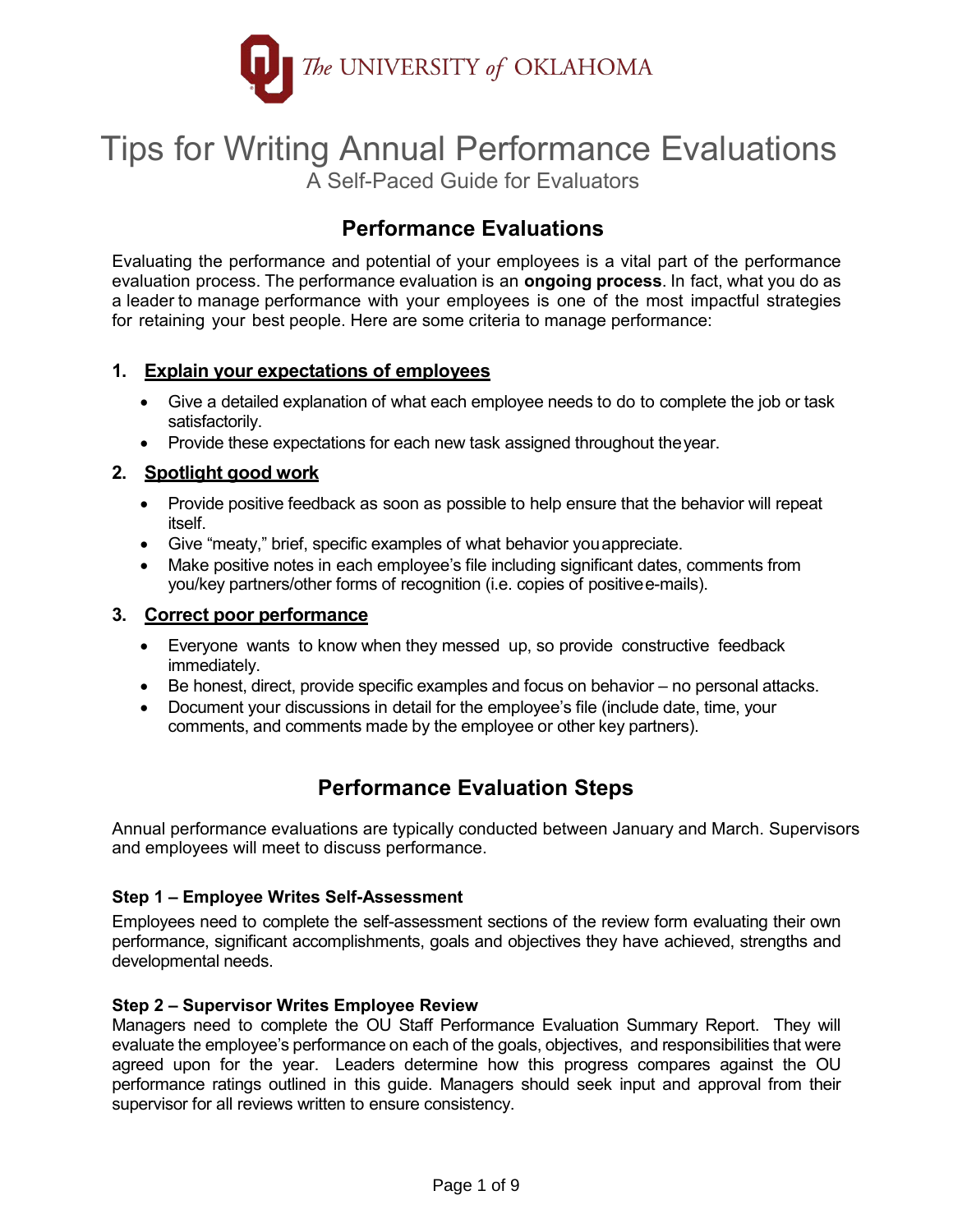### **Step 3 – Supervisors Delivers Performance Feedback**

Managers will schedule meetings to deliver performance feedback to employees. Discussion should include the manager's performance assessment, referring to consistencies and differences from the employee self-assessment. Feedback should also include performance relative to strengths and developmental needs.

### **Step 4 – Supervisors Delivers Compensation Impact (if applicable)**

Upon approval, supervisors will receive applicable merit increase amounts for each employee. Leaders should attach each employee statement (if applicable) to the written review and then deliver to the employee during the performance review meeting.

Be sure to discuss during the feedback meeting any resulting salary action and/or incentive payment. Please ensure that each employee knows and understands their own:

- Merit Increase Amount (\$ and %) Incentive Payment, if applicable
- New Salary or Hourly Rate
- 
- Incentive Plan, if applicable

### **Why Write Performance Evaluations?**

Although ongoing feedback is given, the University provides a formal annual performance evaluation cycle. These formal review sessions are important for several reasons:

#### **1. Allows you to evaluate and develop your people.**

• Documentation reinforces that employees know what to do and how to do it. The discussions help motivate them to want to do it.

### **2. It informs your talent planning / management review process.**

- Gives you an opportunity to take an inventory of talent on your team.
- Is an opportunity to consider who should be promoted, transferred, disciplined, or terminated?

### **3. Allows for reliable compensation.**

- Your evaluation will result in fair, motivating compensation to the employee for the period being evaluated.
- This compensation should be tied directly to the employee's performance.

### **4. Allows you to mesh the employee's objectives with those of the department/college and OU.**

• Improves commitment to results.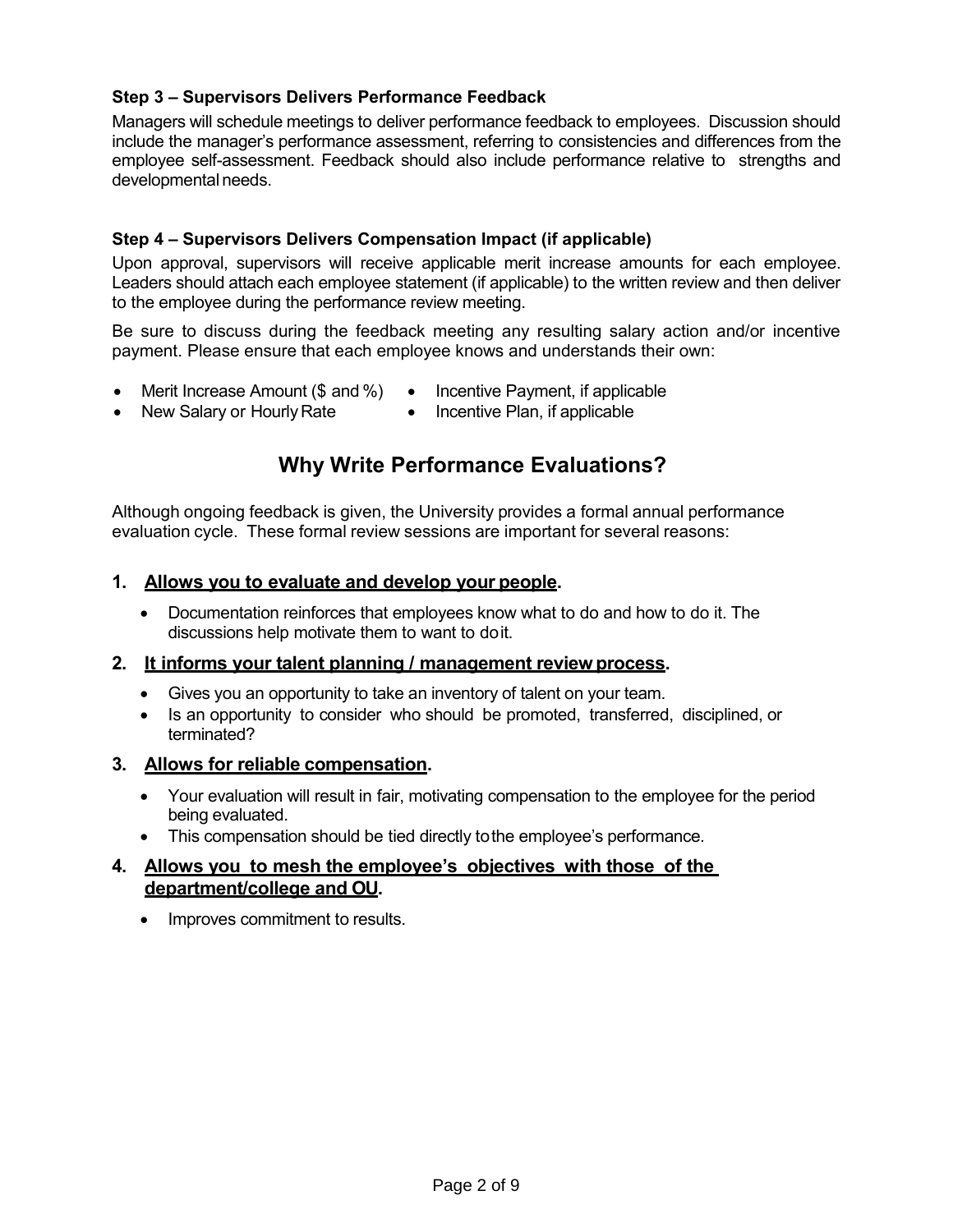# **Use Communication Skills to Appraise Performance**

Three primary skills are required to be effective in providing on-going feedback and in appraising performance.

### **1. Focus on behavior**

- Feedback, written or verbal, should describe performance behaviorally and concretely.
- Give specific examples.

### **2. Listen actively**

- Requires good observation skills. (Remember: "A great leader sees everything, overlooks a lot and corrects a little.")
- Attentive listening (good eye contact, engaging body language, head nods, etc.).
- Clarify by paraphrasing and asking questions.
- Show empathy for what the employee might be feeling.

### **3. Reinforce and provide constructive criticism**

• Give a balanced picture – no one is all good or all bad. Discuss what you appreciate about the person. Give a specific example of how they have surprised you or disappointed you.

Let us see how good you are at determining if an example of behavior is clear or unclear. Complete the quiz at the bottom of this page.

### **Behavior Observation Checklist**

Please indicate which of the following are specific examples of behavior observations (concrete and clear) and which are vague (too general or inferential). Jot down some notes of how you would make the vague examples specific.

**CLEAR UNCLEAR**

| 1.  | You are poorly organized.                                                                                                                                          |  |
|-----|--------------------------------------------------------------------------------------------------------------------------------------------------------------------|--|
| 2.  | You need to improve your productivity.                                                                                                                             |  |
| 3.  | Your work area is cluttered with multiple stacks<br>of papers and reports.                                                                                         |  |
| 4.  | You need to work more independently.                                                                                                                               |  |
| 5.  | You need to take responsibility. In the XYZ<br>problem, for example, you should have<br>called the store right away rather than<br>forwarding the email to others. |  |
| 6.  | Everyone describes you as highly professional.                                                                                                                     |  |
| 7.  | You learn fast.                                                                                                                                                    |  |
| 8.  | You deliver good customer service.                                                                                                                                 |  |
| 9.  | Your processes data entry are up-to-date and<br>meeting company standards                                                                                          |  |
| 10. | You need better attention to details like typos<br>and spelling in your email communication.                                                                       |  |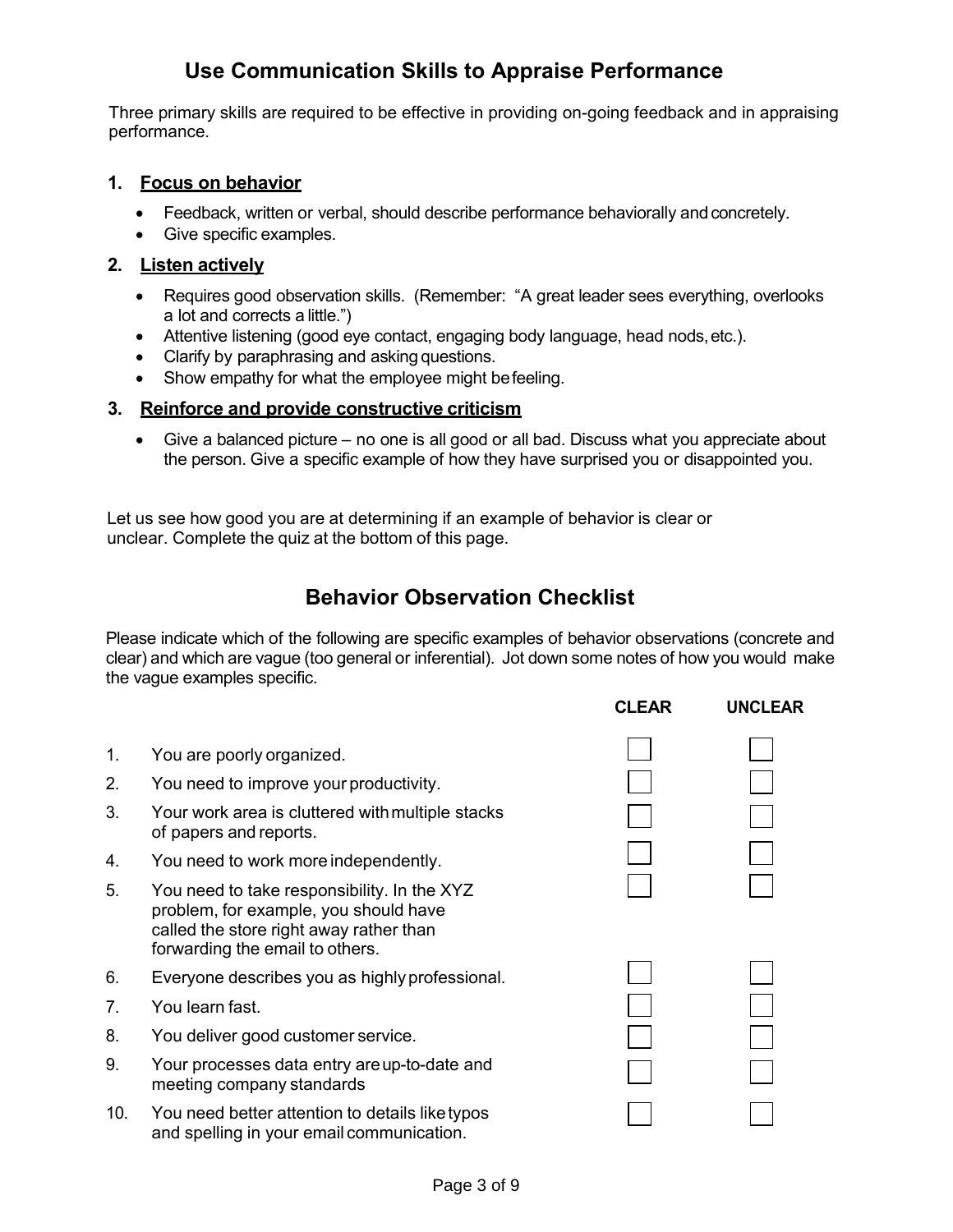### **Behavior Observation Answers**

- 1. **(Unclear) You are poorly organized.** What does organized mean/look like? For example, "you don't use a to-do list" or "you turned in your assignment late."
- 2. **(Unclear) You need to improve your productivity.** What would you like to see different? "You procrastinate on projects; you need to set a goal of three things that you will do to move the task forward."
- 3. **(Clear) Your work area is cluttered with many stacks of papers and reports.**
- 4. **(Unclear) You need to work more independently.** "You come into my office at least four times a day asking for advice. I need you to come with a suggestion of what you'd like to see done before asking my opinion."
- 5. **(Unclear) You need to take responsibility.** In the XYZ problem, for example, you should have called your supervisor right away rather than forwarding the email to others.
- 6. **(Unclear) Everyone describes you as highly professional.** What does professional mean? "You show up at meetings on time and remain calm under stressful conditions."
- 7. **(Unclear) You learn fast.** "When you had to learn how to use the new system you were able to learn its functionality in one week."
- 8. **(Unclear) You deliver good customer service.** Be more specific; "last week you dealt with an angry customer and resolved their problem quickly."
- 9. **(Clear)** Your processes for data entry are up-to-date and meeting our standards.
- 10. **(Clear)** You need better attention to details like typos and spelling in your email communication.

# **Preparing to Write Evaluations**

### **Information to Gather**

- Goals and objectives set earlier in the year; this should serve as a standard against which performance is measured
- OU Performance Evaluation Summary Report
- Employee's self-assessment
- Notes you have made in the employee's file (if applicable)
- Written communication from your employee
- Forms of recognition (i.e., positive e-mails from others, etc.)
- Feedback from the employee's key business partners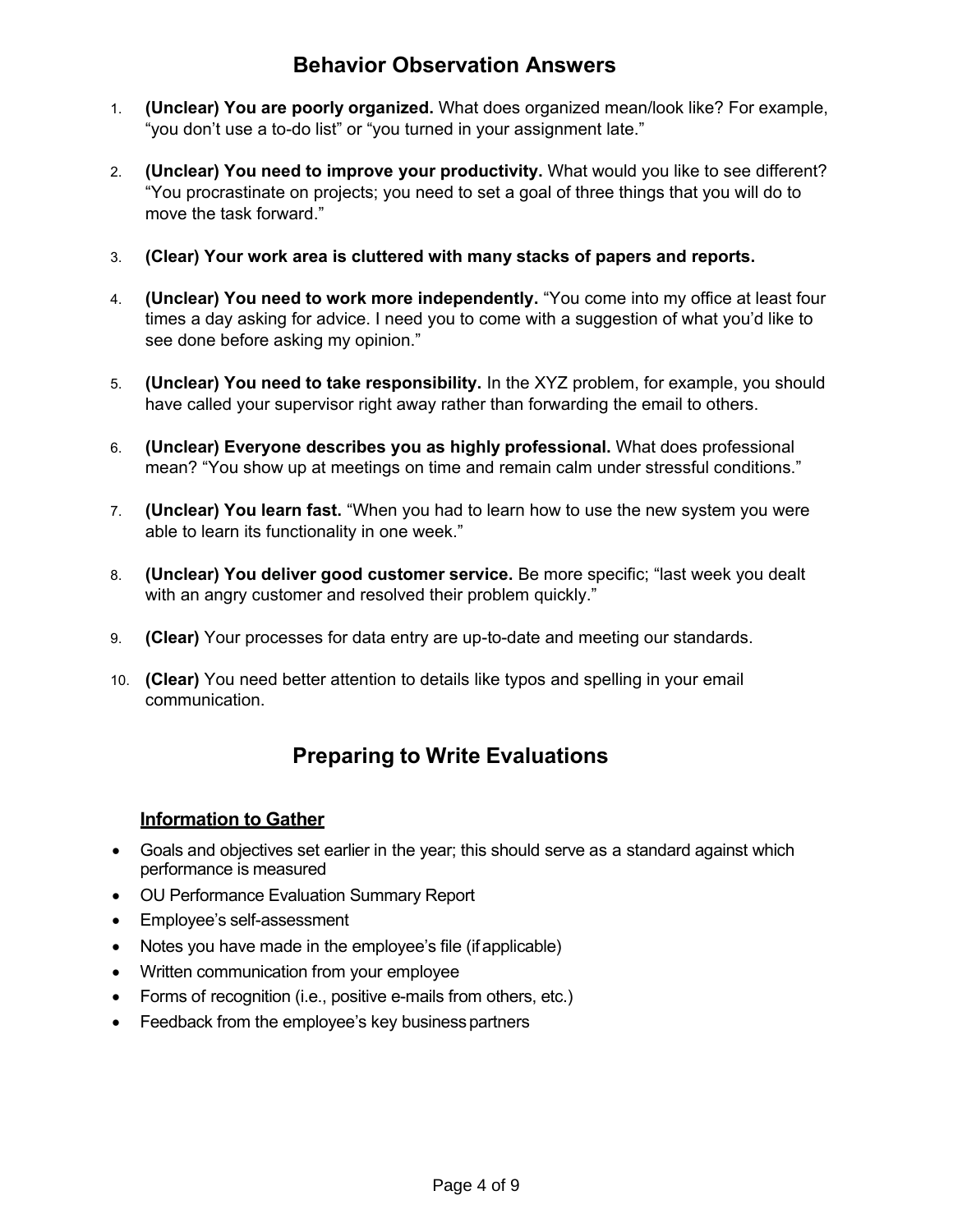### **Questions to Ask Yourself**

### **On your employee's performance:**

- What were his/her major accomplishments? What impact did he/she have?
- What made him/her so successful?
- What goals and objectives were not achieved? Why?
- What could he/she change to improve his/her performance?

### **On your employee's development:**

- Have they completed the appropriate training for their position?
- In what ways has he/she grown or developed?
- What aspects of their job does he/she like best/least?Why?
- What areas of the job highlight his/her strengths; where are his/heropportunities?
- What has he/she done to promote their professional development?

### **Tips for Writing Evaluations**

Allow yourself quality time to write each evaluation. Keep in mind the evaluation is a high-level summary of overall performance, not a detailed list of all work completed. Limit comments to the most essential and significant information to best help your employee understand your performance assessment. If you have formal goals and objectives focus on assessing achievements towards meeting these commitments. Avoid focusing on achievements that are not of equal or greater impact than the goals and objectives accomplished.

**1. Use examples of observed behavior or results achieved. (Make sure all your examples are representative of the period being evaluated.)**

Like this: Internal and external customer service is a top priority as exemplified by your commitment to resolve customer complaints immediately.

### **2. Describe how the employee achieved results.**

Like this: Your attendance at departmental and college-wide meetings have created increased rapport with other departments. Not like this: You have developed excellent teamwork and rapport with other departments.

### **3. Give a balanced picture.**

Give them credit for contributions made and extra effort displayed. Feel free to thank them as well. Discuss goals not accomplished and your expectations for their completion with timeframes.

### **4. Limit descriptions of events/activities to observable behavior or results.**

Like this: You contributed to the achievement of the conference goals through weekly monitoring of deadlines and looking for operational efficiencies in our registration procedures.

Not like this: This department had an excellent year in exceeding their conference goals. I believe you had a significant impact on this performance.

### **5. Comments should be clear, concise and objective.**

Like this: Implementation and personalization of the recruiting program led to a 20% increase in new hires as compared to last year.

Not like this: The new recruiting program, along with your own ideas on hiring, had a great affect on hiring this year.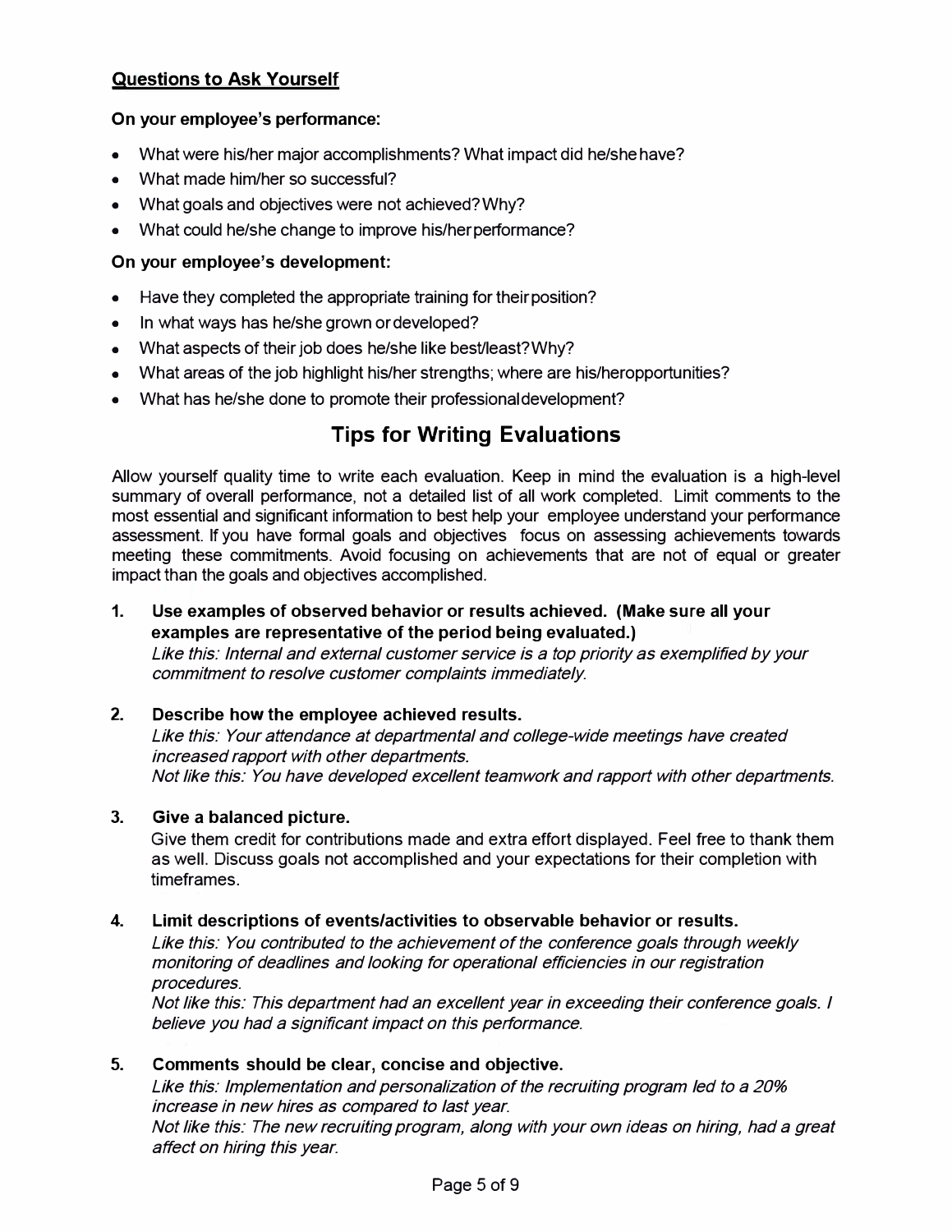### **6. Pay attention to detail, check for accuracy and quality.**

*Like this: You identified five partnership opportunities within a six-week period that helped to achieve a 6% increase in student enrollment for the year.*

*Not like this: You identified five partnership opportunities within a six-week period that helped to achieve a 60% increase in student enrollment for the year.*

### **7. Be aware of grammar, sentence structure and punctuation.**

*Like this: You and Mary demonstrated great partnership in reporting and presenting our financial performance information.*

*Not like this: In terms of partnership, you and she did a great job on putting together the performance information.*

### **Tips for Rating Performance**

### **Rate employees based on**

- Individual performance rather than as a group (unless you have specific 'team" scoring directions).
- All the performance criteria.
- The total period being evaluated vs. something that happened recently (either good or bad).
- Fact vs. assumptions about the behavior.
- Objective perspective do not be influenced by employees who have values, backgrounds that are similar or different to your own.

### **Performance Categories**

| <b>Performance Rating</b>                                                                               | <b>Description</b>                                                                                                                                                                                                                              |
|---------------------------------------------------------------------------------------------------------|-------------------------------------------------------------------------------------------------------------------------------------------------------------------------------------------------------------------------------------------------|
| Employee performs <b>beyond</b> normal work<br>requirements.                                            | Performance over a sustained period of time<br>is clearly and consistently exceptional;<br>continually exceeds all expectations of what<br>is required or should be accomplished. Both<br>results and how they are achieved are<br>exceptional. |
| Work performance <b>meets</b> normal work<br>requirements. The employee completes<br>tasks as assigned. | Fully meets and sometimes exceeds position<br>requirements. Demonstrates, full<br>understanding of all required functions.                                                                                                                      |
| Work performance needs improvement.<br>Employee is having performance<br>problems.                      | Requirements and responsibilities of the<br>position are usually handled competently.<br>Sometimes meets the job expectations but<br>consistently at this time.                                                                                 |
| <b>Unsatisfactory</b> work performance.                                                                 | Does not meetjob requirements. May be on<br>the Positive Discipline Process.                                                                                                                                                                    |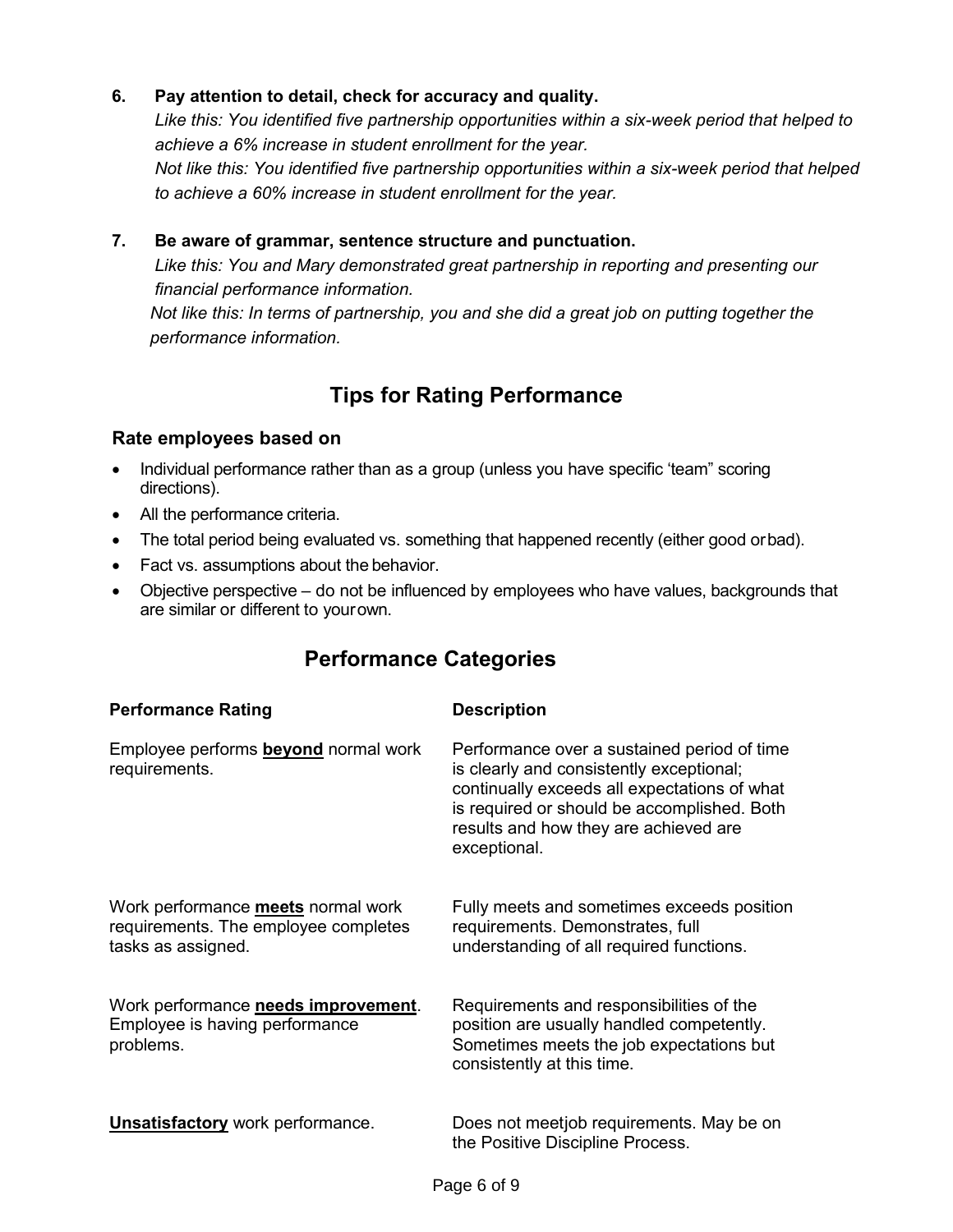### **Considerations for Performance Ratings**

In assessing performance, you are encouraged to look beyond objective results. Consider the information listed below:

- Actual performance relative to goals and objectives
- The specifics of the performance category definitions (take into consideration the employee's self-assessment and any notes you made)
- Input from key business partners
- Performance throughout the entire review period (include notes you've made in the employee's file, both positive and negative, as well as recognition received)
- In any situation where Unsatisfactory is considered, leaders should partner with HR before the review is administered.

### **Using "Needs Improvement" or "Meets" Rating with Employees New in Position**

### *Talking points for leaders*

### **Explanation**

Acknowledge to employee that this may feel like a difficult rating because as their leader you think highly of them, which is why you put them in their job to begin with.

#### **Feedback**

The employee's focus has been on learning the job, getting to know the business and the key players. During this learning curve period, it would be difficult to perform at an outstanding level.

### **Clarifying Expectations**

Once a level of proficiency is established and expectations are met more consistently, the employee may likely be evaluated as effective at the next review. Restate the key expectations for the employee in order for them to meet performance expectations.

# **Tips for Delivering the Evaluation**

- 1. Set a date to meet with your employee. Schedule enough time to allow for feedback and discussion. Ensure that you will not be disturbed during the meeting.
- 2. Set aside 15 minutes prior to your meeting to review the appraisal, comments and prepare for the discussion.
- 3. Initiate and lead the conversation. Tell the employee you will be doing most of the talking, but the employee should ask questions and share his/her reactions throughout.
- 4. Some guidelines for giving feedback are:
	- Speak directly to the person using "you" and "I".
	- Be specific give examples, do not use generalities.
	- Do not overload with too much feedback at one time.
	- Focus on behavior the employee has power tochange.
	- Be non-judgmental do not try to figure out why people do what they do.
	- Request change, do not demand it.
	- Check out your message be sure the employee understood your message the way it was intended.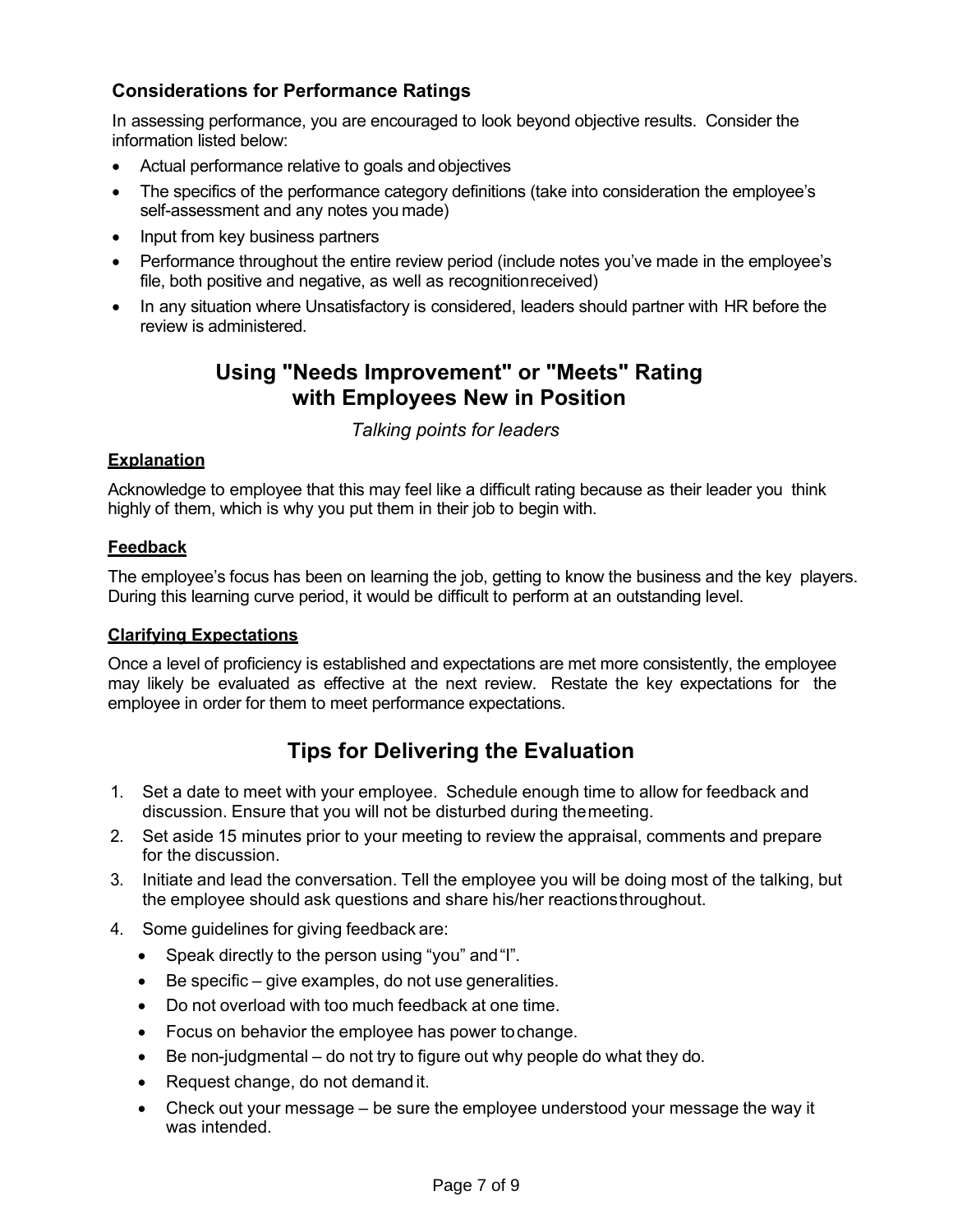### **5. Follow this structure using the completed review form to talk from:**

- Share that you have taken his/her self-assessment into account.
- Start by giving the performance evaluation rating; (if applicable share the amount of increase)
- Walk the employee through the specific backup for the rating (accomplishments and objectives not attained).
- Discuss strengths, opportunities and his/her comments
- Address differences of opinion.
- Finally, state that you want to spend some time discussing how you can work together more effectively.
- Ensure that the review is signed and dated.

If a employee refuses to sign the review, tell him/her that signing the review does not signify agreement with the review, it merely indicates the employee has received the information. If the employee still refuses, contact HR.

# **Potential Employee Reactions**

It is helpful to consider how a employee might respond and be prepared for his/her reaction. Following are a few examples:

### **Employee Who Disagrees With Feedback**

• Do not get into a debate about specific examples.

*"These are just illustrations of a common pattern I saw — not the whole reason I said that. Don't get hung up on any one example; think about the general pattern."*

• Make a note of the disagreement.

*"Okay, I'm recording your disagreement right on the report here."*

• Try to be persuasive, but not too forceful.

*"Well, you have to decide whether this feedback fits for you or not — but this is what I saw. My only motive was to be helpful to you in your development."*

*"Have you ever gotten feedback like this before (in reviews for example)"?*

*"Well, rather than writing it off entirely, I'd go back and check it out. Ask your others you trust whether they have ever seen this in you. Sometimes we have blind spots. . ."*

### **Quiet Employee**

- Be sure to start by asking for the employee's reaction to the feedback.
- Show your sincere interest in the employee. Use lots of nonverbal encouragement smile, head nodding and "mmm-hmmm" when she/he does talk.
- Ask open-ended questions ("How does this fit with how you see yourself?" "How does it fit with what you've heard during reviews?"). Be sure to be silent long enough to give the employee time to think and respond. Keep in mind, silence often means, "I am thinking about what you said."
- Observe the employee closely for any change in expression or other non-verbal indication that she/he is paying particular attention to something. Then ask about that. *"Was this a surprise?"*

*"You look puzzled about that . . ."*